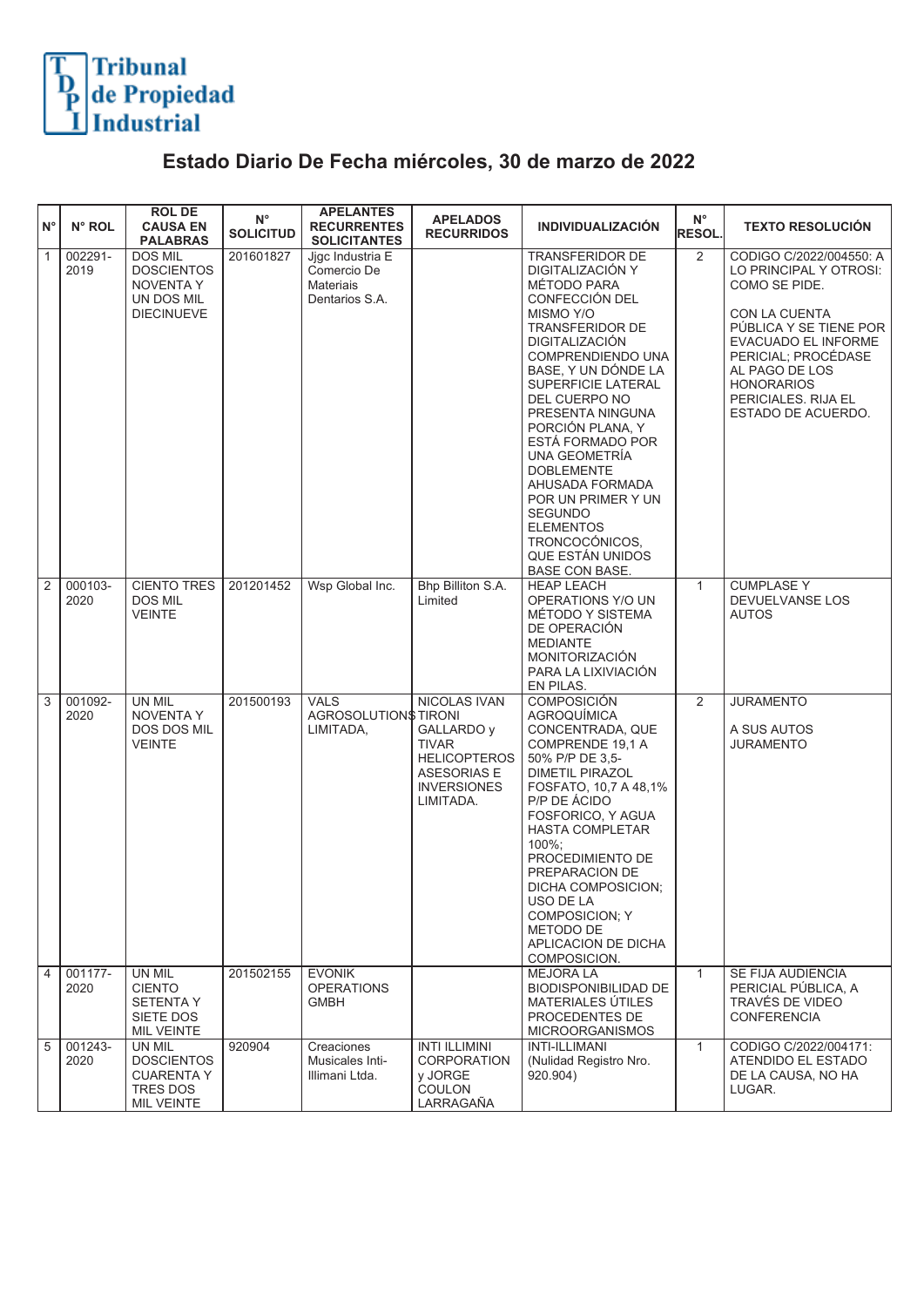| $\mathsf{N}^\circ$ | N° ROL             | <b>ROL DE</b><br><b>CAUSA EN</b><br><b>PALABRAS</b>                                              | $N^{\circ}$<br><b>SOLICITUD</b> | <b>APELANTES</b><br><b>RECURRENTES</b><br><b>SOLICITANTES</b> | <b>APELADOS</b><br><b>RECURRIDOS</b> | <b>INDIVIDUALIZACIÓN</b>                                                                                                                                                                                                                                                                                                                                                                  | $N^{\circ}$<br><b>RESOL.</b> | <b>TEXTO RESOLUCIÓN</b>                                                                                                                                                                                                                                                                                                                                                            |
|--------------------|--------------------|--------------------------------------------------------------------------------------------------|---------------------------------|---------------------------------------------------------------|--------------------------------------|-------------------------------------------------------------------------------------------------------------------------------------------------------------------------------------------------------------------------------------------------------------------------------------------------------------------------------------------------------------------------------------------|------------------------------|------------------------------------------------------------------------------------------------------------------------------------------------------------------------------------------------------------------------------------------------------------------------------------------------------------------------------------------------------------------------------------|
| 6                  | 001403-<br>2020    | UN MIL<br><b>CUATROCIENTOS</b><br><b>TRES DOS</b><br><b>MIL VEINTE</b>                           | 201402225                       | <b>BAXALTA GMBH</b><br>y BAXALTA<br><b>INCORPORATED</b>       | <b>ASILFA AG</b>                     | <b>METODO PARA</b><br><b>ELABORAR</b><br><b>COMPOSICION</b><br><b>ENRIQUECIDA EN</b><br>INMUNOGLOBULINAS A<br>PARTIR DE PLASMA<br>QUE COMPRENDE CO-<br>PRECIPITACIÓN DE<br><b>INMUNOGLOBULINAS Y</b><br>ALFA-1-ANTITRIPSINA<br>(A1PI); METODO PARA<br>TRATAR DEFICIENCIA<br>INMUNE,<br><b>ENFERMEDAD</b><br>INFLAMATORIA,<br><b>ENFERMEDAD</b><br><b>AUTOINMUNE O</b><br>INFECCIÓN AGUDA. | $\mathbf{1}$                 | NO HABIENDOSE<br>NOTIFICADO LA<br>RESOLUCION DE FECHA<br>29-03-2022, EN LA<br>REFERIDA FECHA POR<br>ESTADO DIARIO.<br>PROCEDASE A SU<br><b>NOTIFICACION</b><br>CONJUNTAMENTE CON<br><b>LA PRESENTE</b><br>RESOLUCION.                                                                                                                                                              |
| $\overline{7}$     | 001558-<br>2021    | UN MIL<br><b>QUINIENTOS</b><br><b>CINCUENTA Y</b><br>OCHO DOS<br>MIL VEINTE Y<br>UN              | 1153-15                         | <b>ABBVIE INC</b>                                             |                                      | <b>INMUNOGLOBULINAS</b><br>DE DOMINIO VARIABLE<br>DUAL ANTI-VEGF/DLL4<br>Y USOS DE LAS<br><b>MISMAS</b><br>[Registro Nro. 63.513]                                                                                                                                                                                                                                                         | $\mathbf{1}$                 | CODIGO C/2022/004490:<br><b>TENGASE PRESENTE LA</b><br>DELEGACION DE PODER<br>EN FAVOR DE<br>SEBASTIAN CORREGE<br>DE AMESTI.CODIGO<br>C/2022/004496: A LO<br><b>PRINCIPAL: TENGASE</b><br>POR ANUNCIADO; AL<br>PRIMER OTROSI: COMO<br>SE PIDE A LA SOLICITUD<br>DE ALEGATOS POR<br>VIDEOCONFERENCIA; AL<br><b>SEGUNDO OTROSI:</b><br><b>TENGASE PRESENTE</b><br>DATOS DE CONTACTO. |
| $\overline{8}$     | 001679-<br>2021    | <b>UN MIL</b><br><b>SEISCIENTOS</b><br><b>SETENTAY</b><br>NUEVE DOS<br>MIL VEINTE Y<br><b>UN</b> | 201500986                       | THE TEXAS<br>A&M<br><b>UNIVERSITY</b><br><b>SYSTEM</b>        |                                      | <b>COMPOSICIONES</b><br>ÚTILES EN EL<br><b>TRATAMIENTO Y</b><br>CONTROL DE<br><b>ENFERMEDADES EN</b><br>PLANTAS Y MÉTODOS<br>ASOCIADOS.<br>[Registro Nro. 63048]                                                                                                                                                                                                                          | $\mathbf{1}$                 | PROVEYENDO ESCRITOS<br>DE FECHA 29-03-2022<br>CON LOS CODIGOS<br>C/2022/004564 TENGASE<br>PRESENTE EN LA VISTA<br>DE LA CAUSA.                                                                                                                                                                                                                                                     |
| $\overline{9}$     | 000299-<br>2022    | <b>DOSCIENTOS</b><br><b>NOVENTA Y</b><br>NUEVE DOS<br>MIL VEINTE Y<br>DOS.                       | 1392759                         | <b>BORA</b><br><b>CREATIONS S.L.</b>                          |                                      | <b>DOUBLE TROUBLE</b>                                                                                                                                                                                                                                                                                                                                                                     | $\mathbf{1}$                 | CODIGO C/2022/004529:<br><b>TENGASE POR</b><br>REITERADOS Y POR<br>ACOMPAÑADOS, CODIGO<br>C/2022/004528: COMO SE<br>PIDE A LA SUSPENSION<br>DE LA VISTA DE LA<br>CAUSA.                                                                                                                                                                                                            |
|                    | 10 000301-<br>2022 | <b>TRECIENTOS</b><br>UN DOS MIL<br><b>VEINTEY</b><br>DOS.                                        | 1392673                         | <b>BORA</b><br><b>CREATIONS S.L.</b>                          |                                      | <b>LASH LIKE A BOSS</b>                                                                                                                                                                                                                                                                                                                                                                   | $\overline{2}$               | CODIGO C/2022/004474:<br>COMO SE PIDE A LA<br>SOLICITUD DE<br>ALEGATOS POR<br>VIDEOCONFERENCIA;<br>CODIGO C/2022/004530:<br><b>TENGASE POR</b><br>REITERADOS Y POR<br>ACOMPAÑADOS, CODIGO<br>C/2022/004532: TENGASE<br>POR ANUNCIADO.<br><b>SENTENCIA</b><br><b>REVOCATORIA</b>                                                                                                    |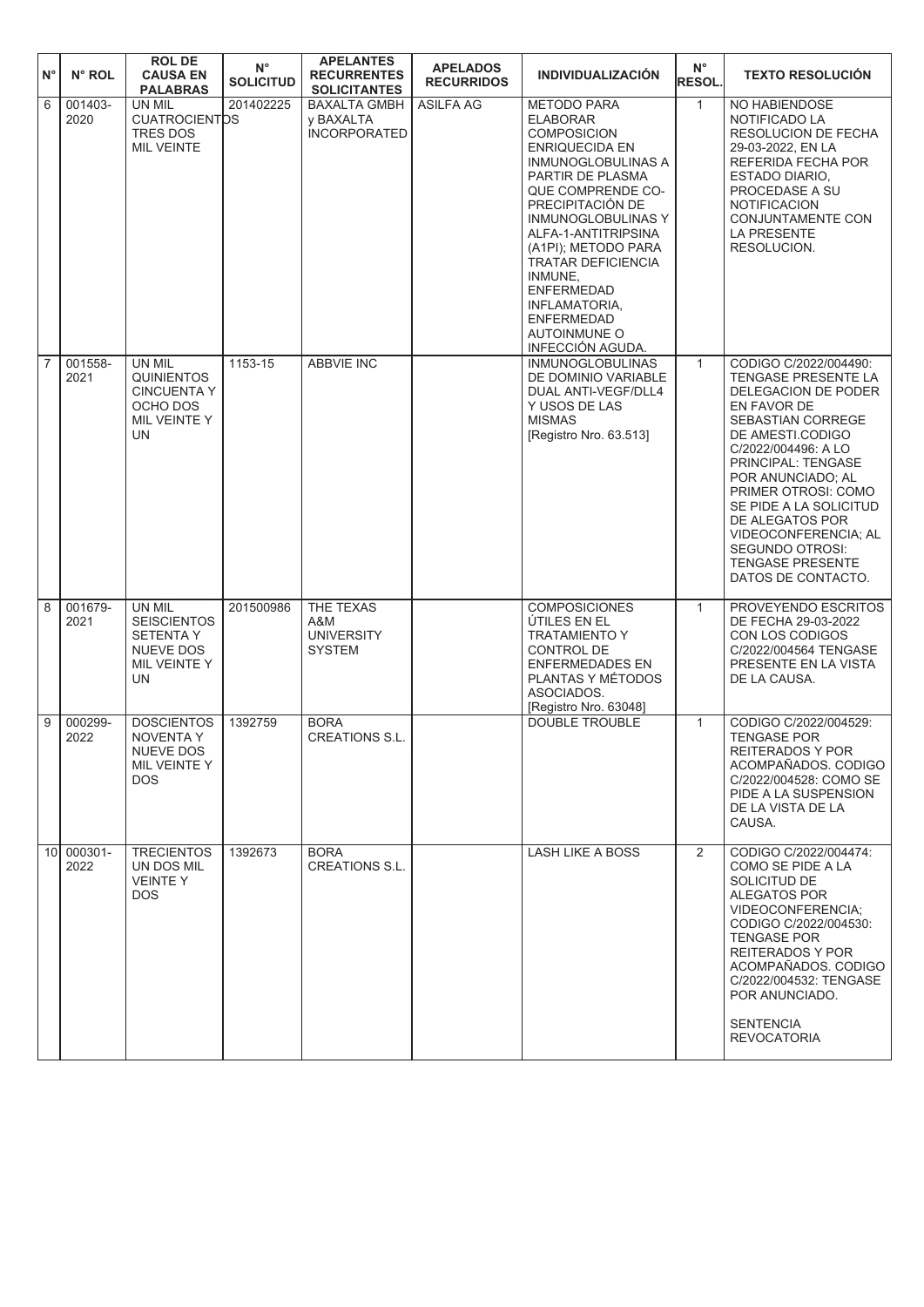| $N^{\circ}$ | N° ROL             | <b>ROL DE</b><br><b>CAUSA EN</b><br><b>PALABRAS</b>               | $N^{\circ}$<br><b>SOLICITUD</b> | <b>APELANTES</b><br><b>RECURRENTES</b><br><b>SOLICITANTES</b>                                     | <b>APELADOS</b><br><b>RECURRIDOS</b> | <b>INDIVIDUALIZACIÓN</b> | $N^{\circ}$<br><b>RESOL.</b> | <b>TEXTO RESOLUCIÓN</b>                                                                                                                                                                                                                                                                                                                                                                          |
|-------------|--------------------|-------------------------------------------------------------------|---------------------------------|---------------------------------------------------------------------------------------------------|--------------------------------------|--------------------------|------------------------------|--------------------------------------------------------------------------------------------------------------------------------------------------------------------------------------------------------------------------------------------------------------------------------------------------------------------------------------------------------------------------------------------------|
| 11          | 000305-<br>2022    | <b>TRECIENTOS</b><br>CINCO DOS<br>MIL VEINTE Y<br><b>DOS</b>      | 1400766                         | <b>SOCIEDAD</b><br><b>COMERCIALIZADORA</b><br><b>CARNES EL</b><br><b>MESON</b><br><b>LIMITADA</b> |                                      | <b>CARNES EL MESON</b>   | $\overline{2}$               | CODIGO C/2022/004542: A<br>LO PRINCIPAL: TENGASE<br>POR ANUNCIADO; AL<br>PRIMER OTROSI: COMO<br>SE PIDE A LA SOLICITUD<br>DE ALEGATOS POR<br>VIDEOCONFERENCIA; AL<br><b>SEGUNDO OTROSI:</b><br><b>TENGASE PRESENTE</b><br>DATOS DE CONTACTO.<br><b>SENTENCIA</b><br><b>CONFIRMATORIA</b>                                                                                                         |
|             | 12 000306-<br>2022 | <b>TRECIENTOS</b><br>SEIS DOS MIL<br><b>VEINTEY</b><br><b>DOS</b> | 1400794                         | <b>SOCIEDAD</b><br><b>COMERCIALIZADORA</b><br><b>CARNES EL</b><br><b>MESON</b><br>LIMITADA        |                                      | <b>CARNES EL MESON</b>   | 2                            | CODIGO C/2022/004543: A<br>LO PRINCIPAL: TENGASE<br>POR ANUNCIADO; AL<br>PRIMER OTROSI: COMO<br>SE PIDE A LA SOLICITUD<br>DE ALEGATOS POR<br>VIDEOCONFERENCIA; AL<br>SEGUNDO OTROSI:<br><b>TENGASE PRESENTE</b><br>DATOS DE CONTACTO.<br><b>SENTENCIA</b><br><b>CONFIRMATORIA</b>                                                                                                                |
|             | 13 000308-<br>2022 | <b>TRECIENTOS</b><br>OCHO DOS<br>MIL VEINTE Y<br><b>DOS</b>       | 1394627                         | FALABELLA S.A.                                                                                    |                                      | 360° ACTIVEWEAR          | 2                            | CODIGO C/2022/004557: A<br>LO PRINCIPAL: TENGASE<br><b>PRESENTE EL</b><br>PATROCINIO Y PODER;<br>AL PRIMER OTROSI: POR<br>ACOMPAÑADO; AL<br><b>SEGUNDO OTROSI:</b><br>TENGASE PRESENTE LA<br>DELEGACION DE PODER<br>EN FAVOR DE JUAN<br>SILVA MIR. CODIGO<br>C/2022/004558: A LO<br>PRINCIPAL: TENGASE<br>POR ANUNCIADO: AL<br>OTROSI: COMO SE PIDE.<br><b>SENTENCIA</b><br>CONFIRMATORIA        |
|             | 14 000309-<br>2022 | <b>TRECIENTOS</b><br>NUEVE DOS<br>MIL VEINTE Y<br><b>DOS</b>      | 1394629                         | FALABELLA S.A.                                                                                    |                                      | 360° ACTIVEWEAR          | $\overline{2}$               | CODIGO C/2022/004559: A<br>LO PRINCIPAL: TENGASE<br><b>PRESENTE EL</b><br>PATROCINIO Y PODER:<br>AL PRIMER OTROSI: POR<br>ACOMPAÑADO; AL<br><b>SEGUNDO OTROSI:</b><br>TENGASE PRESENTE LA<br>DELEGACION DE PODER<br>EN FAVOR DE JUAN<br>SILVA MIR. CODIGO<br>C/2022/004560: A LO<br>PRINCIPAL: TENGASE<br>POR ANUNCIADO; AL<br>OTROSI: COMO SE PIDE.<br><b>SENTENCIA</b><br><b>CONFIRMATORIA</b> |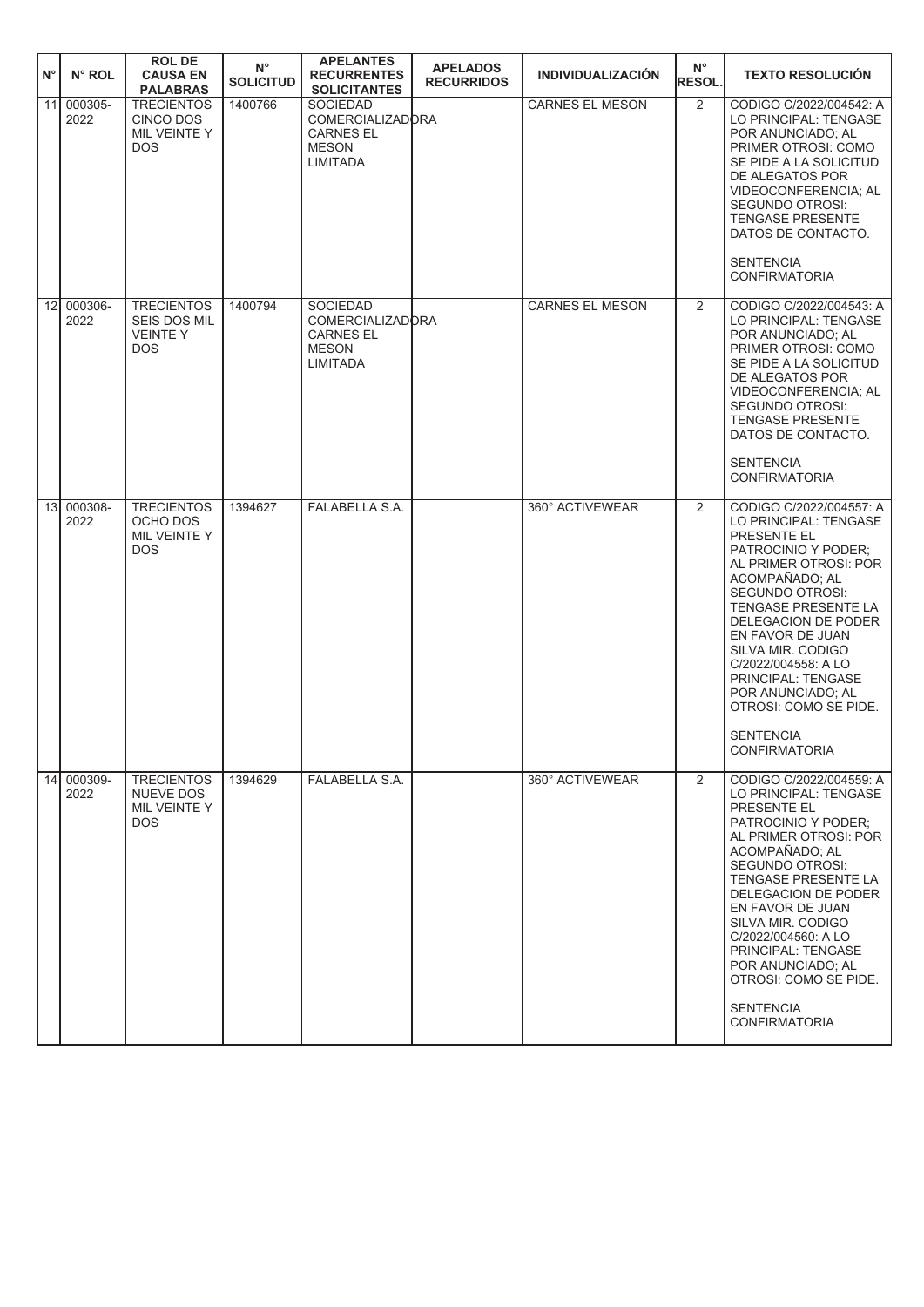| $N^{\circ}$ | N° ROL             | <b>ROLDE</b><br><b>CAUSA EN</b><br><b>PALABRAS</b>                                  | $N^{\circ}$<br><b>SOLICITUD</b> | <b>APELANTES</b><br><b>RECURRENTES</b><br><b>SOLICITANTES</b> | <b>APELADOS</b><br><b>RECURRIDOS</b> | <b>INDIVIDUALIZACIÓN</b>                                                                                  | $N^{\circ}$<br><b>RESOL.</b> | <b>TEXTO RESOLUCIÓN</b>                                                                                                                                                                                                                                                                                                                           |
|-------------|--------------------|-------------------------------------------------------------------------------------|---------------------------------|---------------------------------------------------------------|--------------------------------------|-----------------------------------------------------------------------------------------------------------|------------------------------|---------------------------------------------------------------------------------------------------------------------------------------------------------------------------------------------------------------------------------------------------------------------------------------------------------------------------------------------------|
|             | 15 000310-<br>2022 | <b>TRECIENTOS</b><br>DIEZ DOS MIL<br><b>VEINTEY</b><br><b>DOS</b>                   | 1403029                         | <b>EMPRESAS</b><br>A.K.S. LTDA.                               |                                      | <b>LA VALDIVIA</b>                                                                                        | $\overline{2}$               | CODIGO C/2022/004553:<br>TENGASE PRESENTE LA<br>DELEGACION DE PODER<br>EN FAVOR DE JUAN<br>SILVA MIR. CODIGO<br>C/2022/004554: A LO<br>PRINCIPAL: TENGASE<br>POR ANUNCIADO; AL<br>OTROSI: COMO SE PIDE<br>A LA SOLICITUD DE<br>ALEGATOS POR<br>VIDEOCONFERENCIA.<br><b>SENTENCIA</b><br><b>REVOCATORIA</b>                                        |
|             | 16 000311-<br>2022 | <b>TRECIENTOS</b><br>ONCE DOS<br>MIL VEINTE Y<br><b>DOS</b>                         | 1403035                         | <b>EMPRESAS</b><br>A.K.S. LTDA.                               |                                      | <b>LA VALDIVIA</b>                                                                                        | 2                            | CODIGO C/2022/004555:<br>TENGASE PRESENTE LA<br>DELEGACION DE PODER<br>EN FAVOR DE JUAN<br>SILVA MIR. CODIGO<br>C/2022/004556: A LO<br>PRINCIPAL: TENGASE<br>POR ANUNCIADO: AL<br>OTROSI: COMO SE PIDE<br>A LA SOLICITUD DE<br>ALEGATOS POR<br>VIDEOCONFERENCIA.<br><b>SENTENCIA</b><br><b>REVOCATORIA</b>                                        |
| 17          | 000322-<br>2022    | <b>TRECIENTOS</b><br><b>VEINTEY</b><br>DOS DOS MIL<br><b>VEINTEY</b><br><b>DOS</b>  | 1385215                         | <b>GENOMMA LAB</b><br>INTERNACIONAL,<br>S.A.B. DE C.V.        |                                      | NANO <sub>C</sub>                                                                                         | 2                            | CODIGO C/2022/004477:<br>COMO SE PIDE A LA<br>SOLICITUD DE<br>ALEGATOS POR<br>VIDEOCONFERENCIA.<br>CODIGO C/2022/004527:<br><b>TENGASE POR</b><br>ANUNCIADO.<br><b>SENTENCIA</b><br><b>REVOCATORIA</b>                                                                                                                                            |
|             | 18 000328-<br>2022 | <b>TRECIENTOS</b><br>VEINTE Y<br>OCHO DOS<br>MIL VEINTE Y<br><b>DOS</b>             | 1393633                         | <b>FUNDACIÓN</b><br>IDEAS PARA LA<br><b>INFANCIA</b>          |                                      | <b>SCREENING INTEGRAL</b><br>DE EVALUACION DE<br><b>PRACTICAS</b><br><b>PARENTALES</b><br>POSITIVAS SIEPP | $\mathbf{1}$                 | CODIGO C/2022/004523:<br>COMO SE PIDE A LA<br>SUSPENSION DE LA<br>VISTA DE LA CAUSA                                                                                                                                                                                                                                                               |
|             | 19 000331-<br>2022 | <b>TRECIENTOS</b><br><b>TREINTA Y</b><br>UN DOS MIL<br><b>VEINTEY</b><br><b>DOS</b> | 1396535                         | <b>KRAFT FOODS</b><br><b>SCHWEIZ</b><br><b>HOLDING GMBH</b>   |                                      | <b>SHOT</b>                                                                                               | $\overline{2}$               | CODIGO C/2022/004497: A<br>LO PRINCIPAL: TENGASE<br>POR ANUNCIADO; AL<br>OTROSI: COMO SE PIDE<br>A LA SOLICITUD DE<br>ALEGATOS POR<br>VIDEOCONFERENCIA.<br><b>SENTENCIA</b><br><b>CONFIRMATORIA</b>                                                                                                                                               |
|             | 20 000358-<br>2022 | <b>TRECIENTOS</b><br><b>CINCUENTA Y</b><br>OCHO DOS<br>MIL VEINTE Y<br><b>DOS</b>   | 1411664                         | <b>BRANDS CHILE</b><br>SpA                                    |                                      | <b>BIG LOTS</b>                                                                                           | $\mathbf{1}$                 | CODIGO C/2022/004567: A<br>LO PRINCIPAL: POR<br><b>CUMPLIDO LO</b><br>ORDENADO DE FECHA<br>25-03-2022, Y TENGASE<br>POR ACLARADA<br>REPRESENTACION EN<br><b>RECURSO DE</b><br>APELACION; AL PRIMER<br>OTROSI: TENGASE<br>PRESENTE AL SE HACE<br>PARTE; AL SEGUNDO<br>OTROSI: COMO SE PIDE<br>A LA SOLICITUD DE<br>ALEGATOS. AUTOS EN<br>RELACION. |